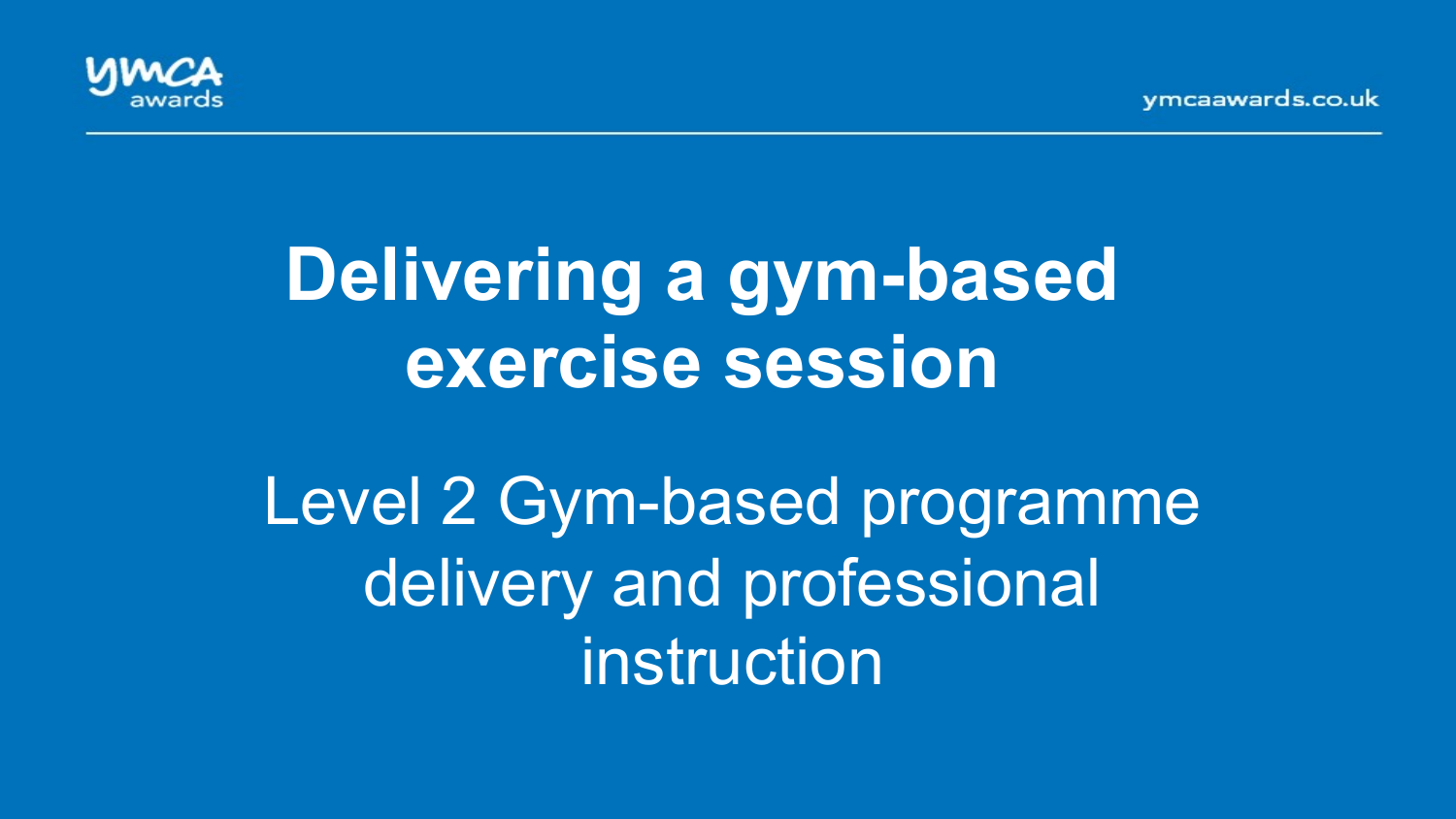

## Learning outcomes

By the end of this session you will be able to:

- $-$  Adopt appropriate positions to observe client/s and respond to their needs
- Monitor the safety and intensity of exercise
- $-$  Use motivational styles appropriate to the client/s and the exercise format
- $-$  Provide clear supportive feedback and instruction at appropriate times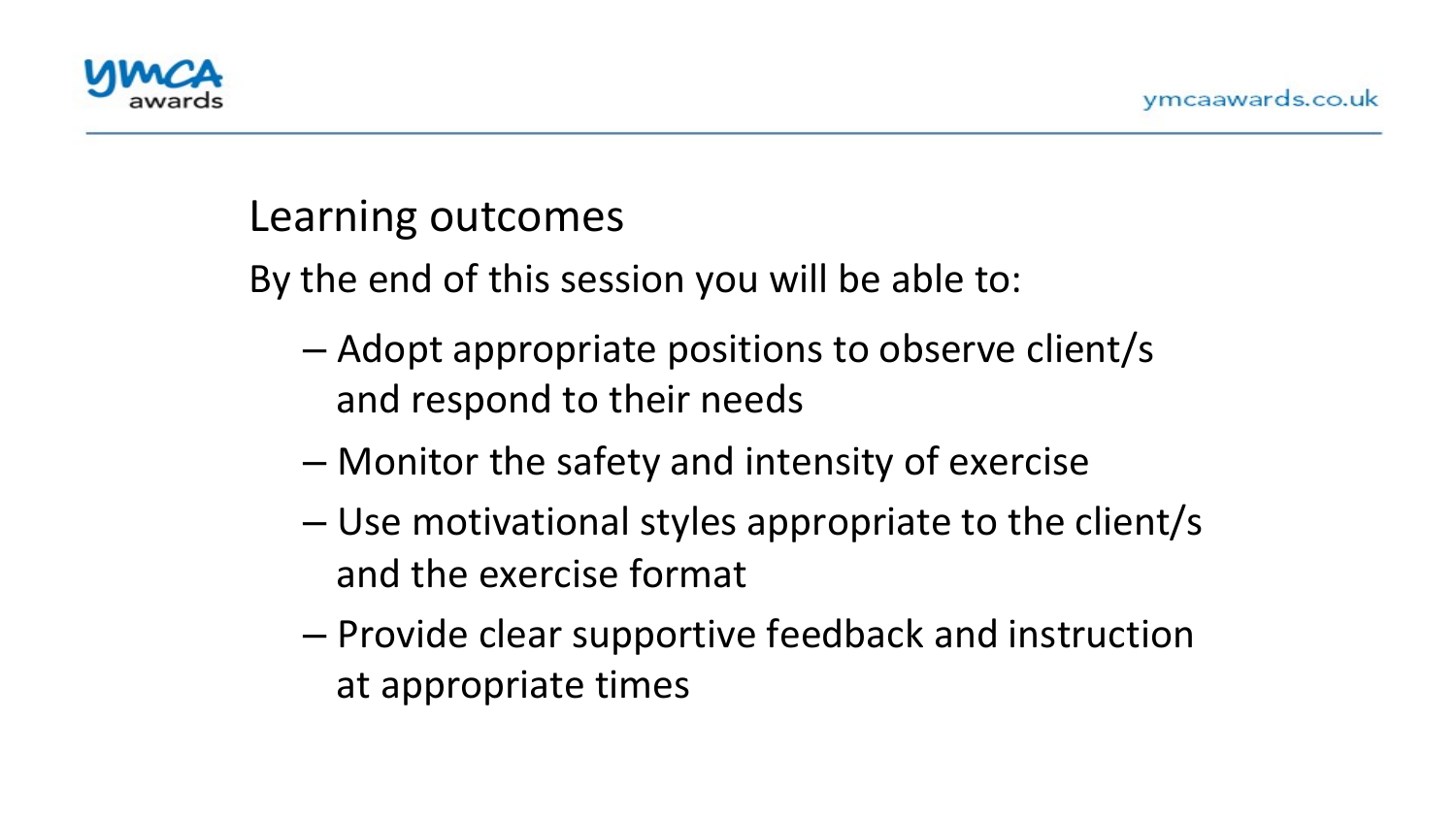

## Learning outcomes

By the end of this session you will be able to:

- $-$  Allow sufficient time to end the session according to client/s level of experience
- $-$  Use cool down activities that are safe and effective for the client/s
- $-$  Give the client/s an accurate summary of feedback on the session
- $-$  Give the client/s the opportunity to reflect on the session, ask questions, provide feedback and identify further needs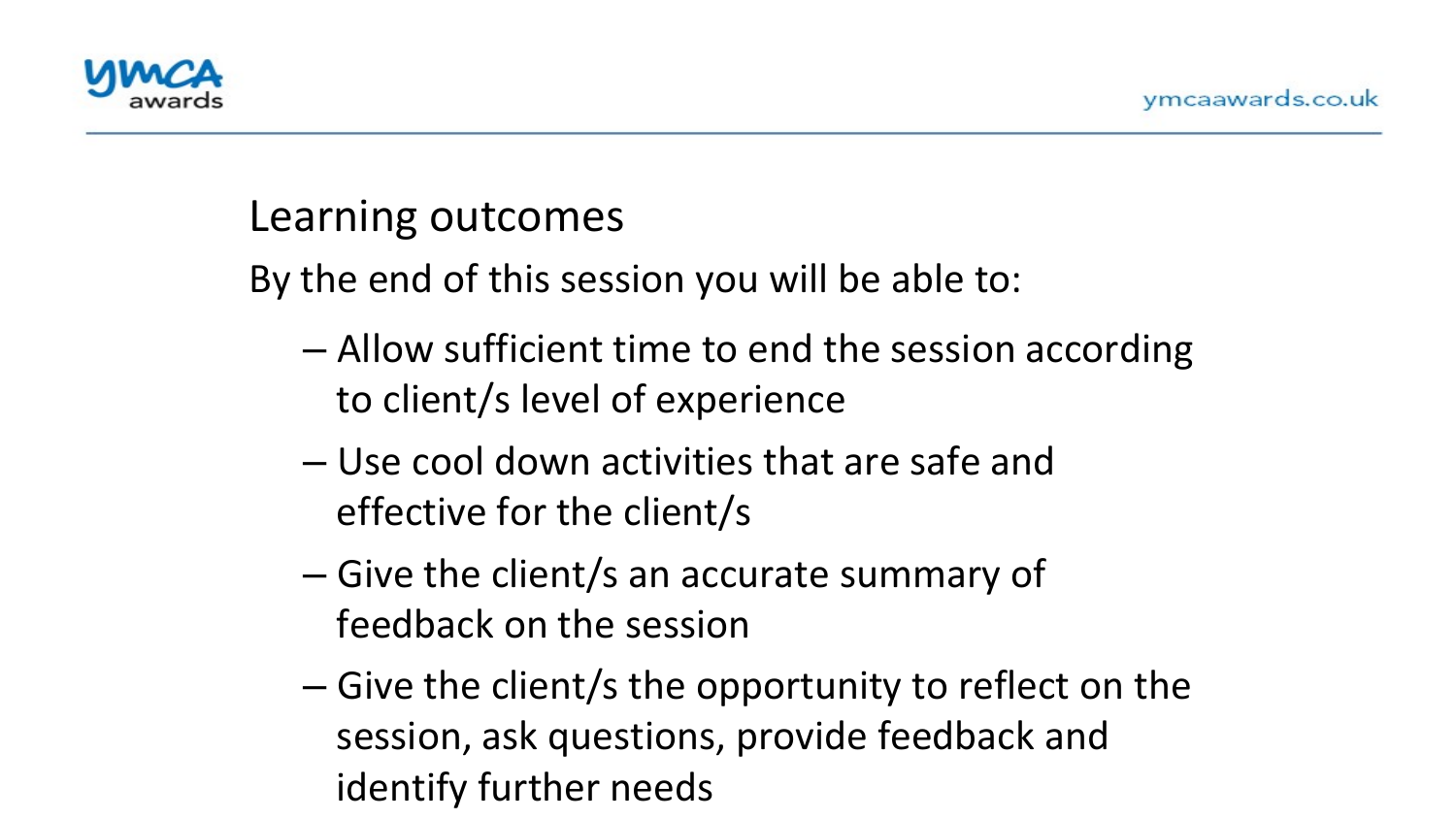

## Learning outcomes

By the end of this session you will be able to:

- $-$  Make sure the client/s understand how to continue their gym-based exercise session without direct supervision
- Leave the environment in a condition acceptable for future use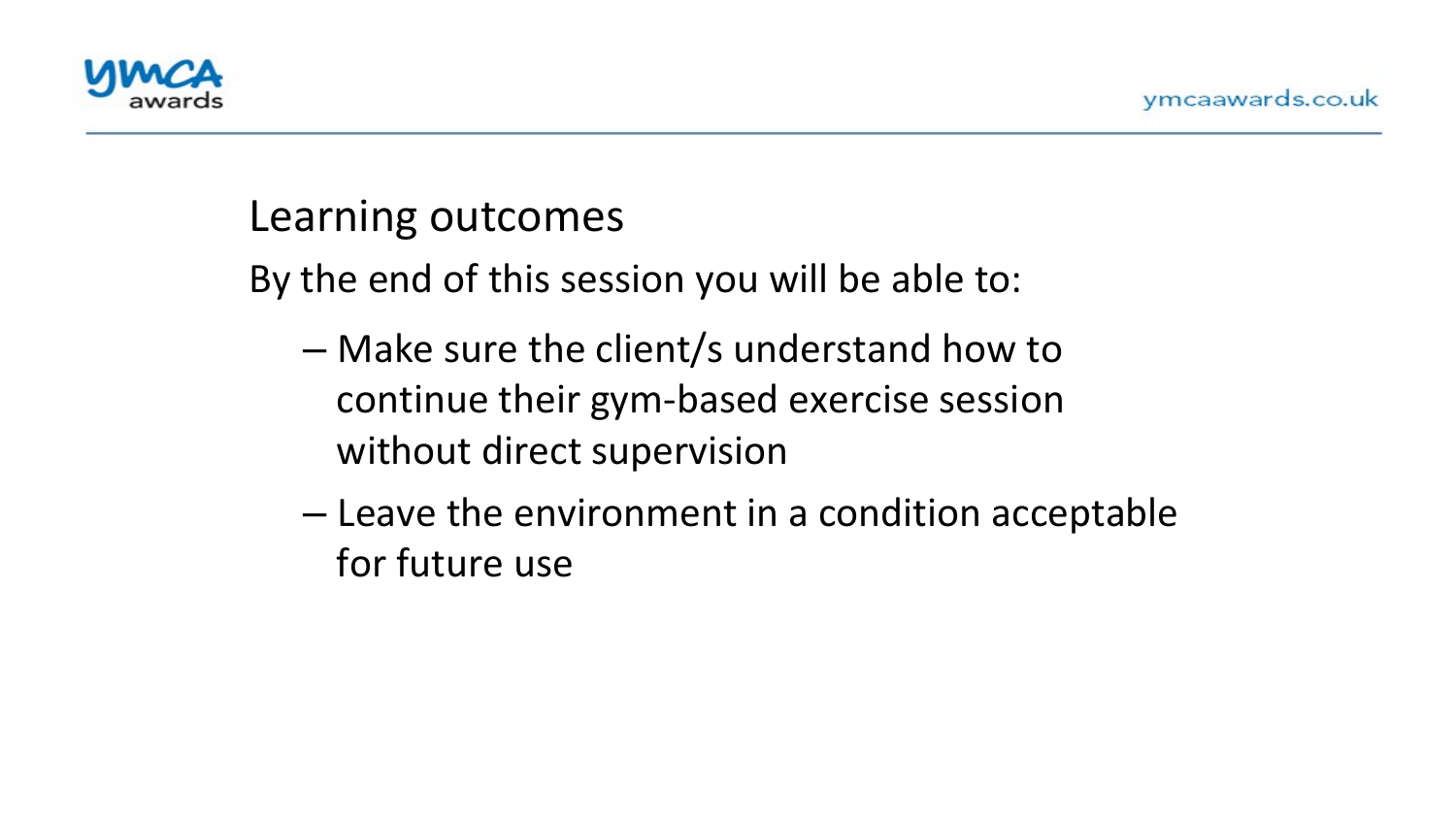

- Look professional (e.g. cleanliness and appropriate clothing/footwear)
- Be punctual
- Carry the appropriate paperwork (e.g. programme card and screening documentation)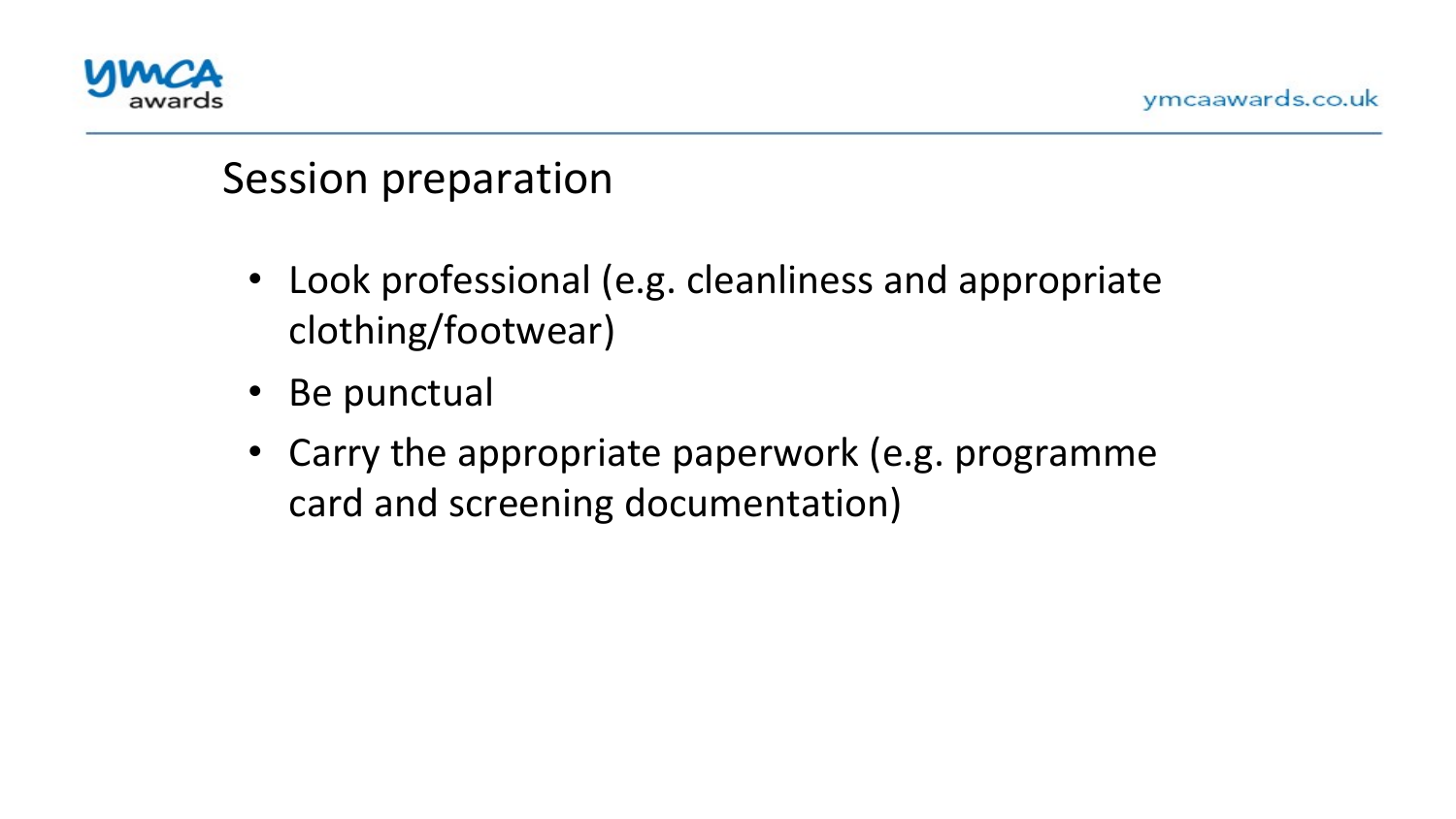

Select equipment relevant to client needs:

- CV machines
	- Choose appropriate machines in relation to needs/wants and physical capabilities of client
	- Choose appropriate programmes in relation to duration and intensity of the programme
- Resistance training machines
- Free weights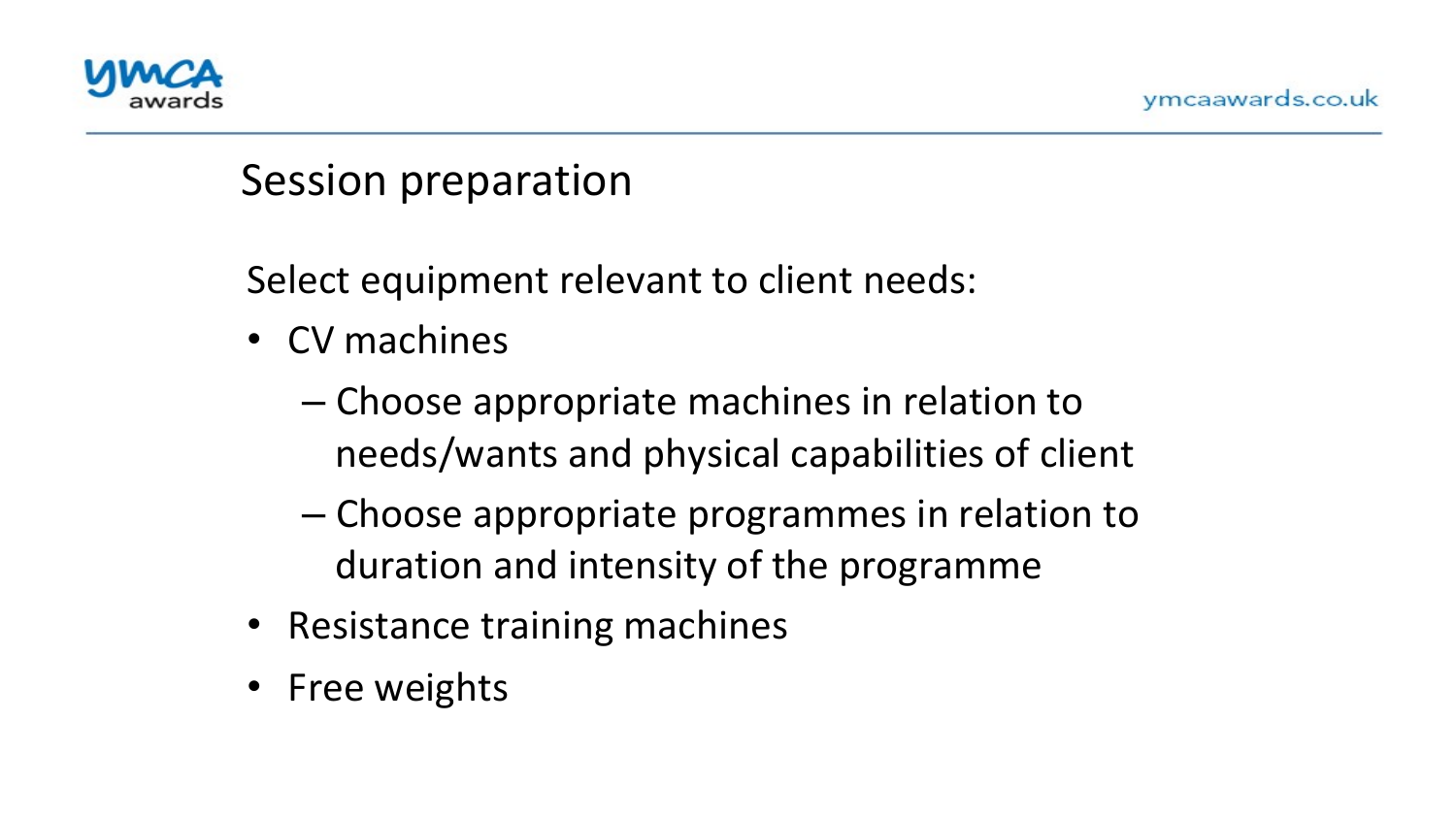



Consider the following:

- Skills and fitness of the client
- A balanced, whole-body approach
- Muscular strength, muscular endurance or muscular fitness
- Effective use of equipment
- Alternatives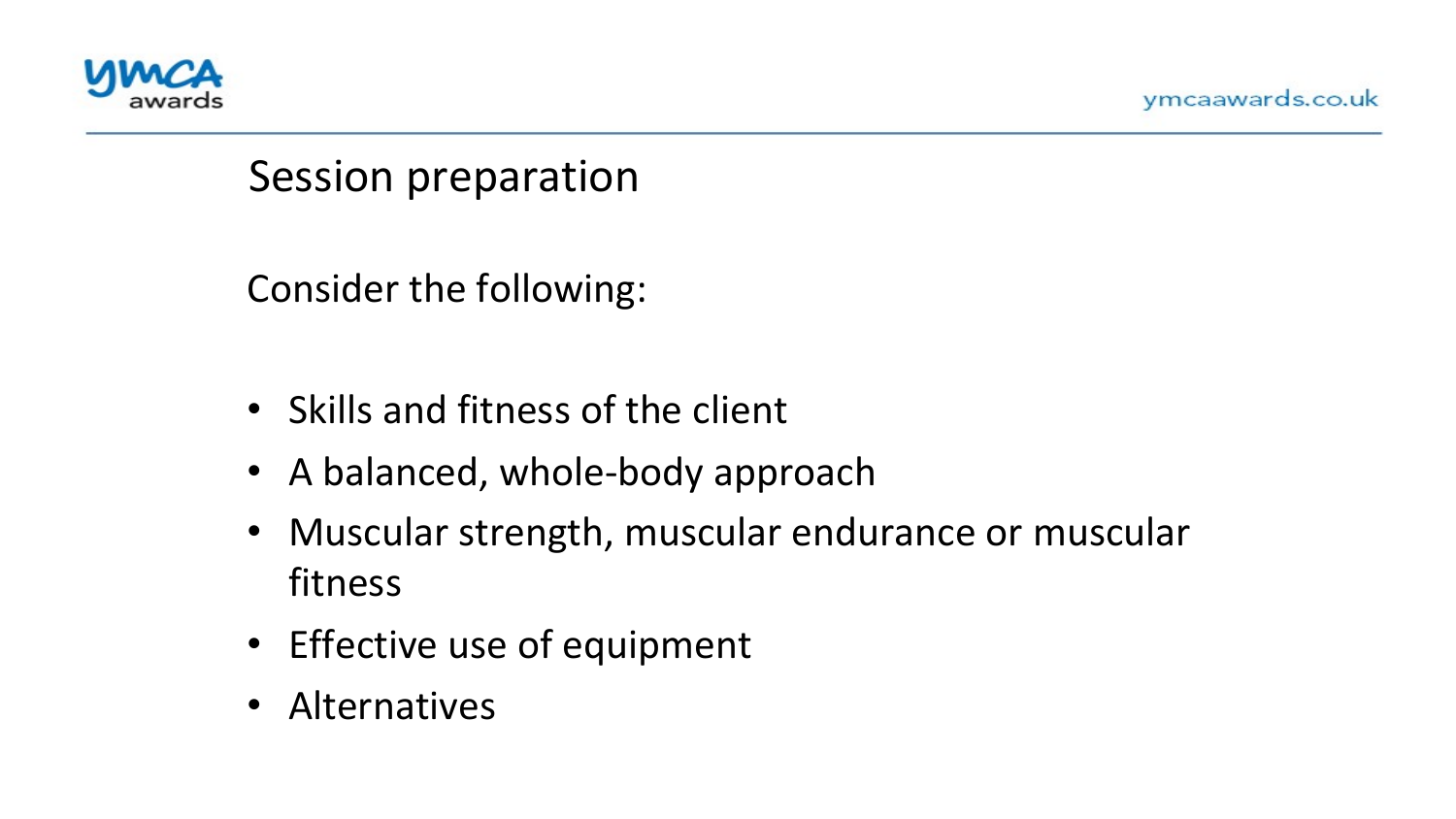

Prepare environment and equipment, for example:

- Complete an appropriate risk assessment and take action where required
- Ensure equipment is in working order
- Inform other responsible personnel of problems where appropriate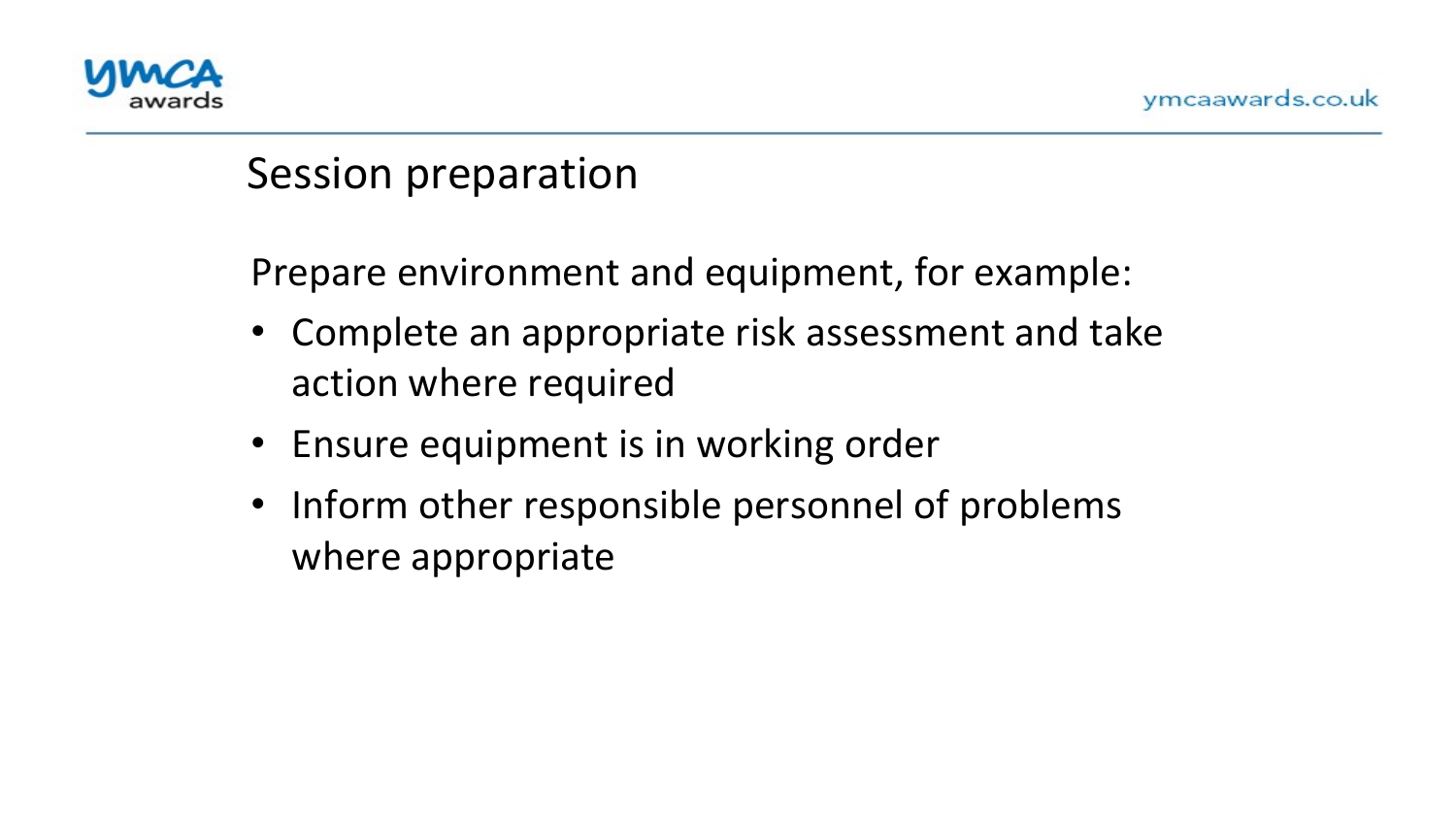

Help clients feel welcome and at ease by:

- Professional conduct (dress/behaviour)
- Reflection of equal opportunity (use of language, communication style)
- Explanation of reasons for inclusion/exclusion (screening, deferral, referral)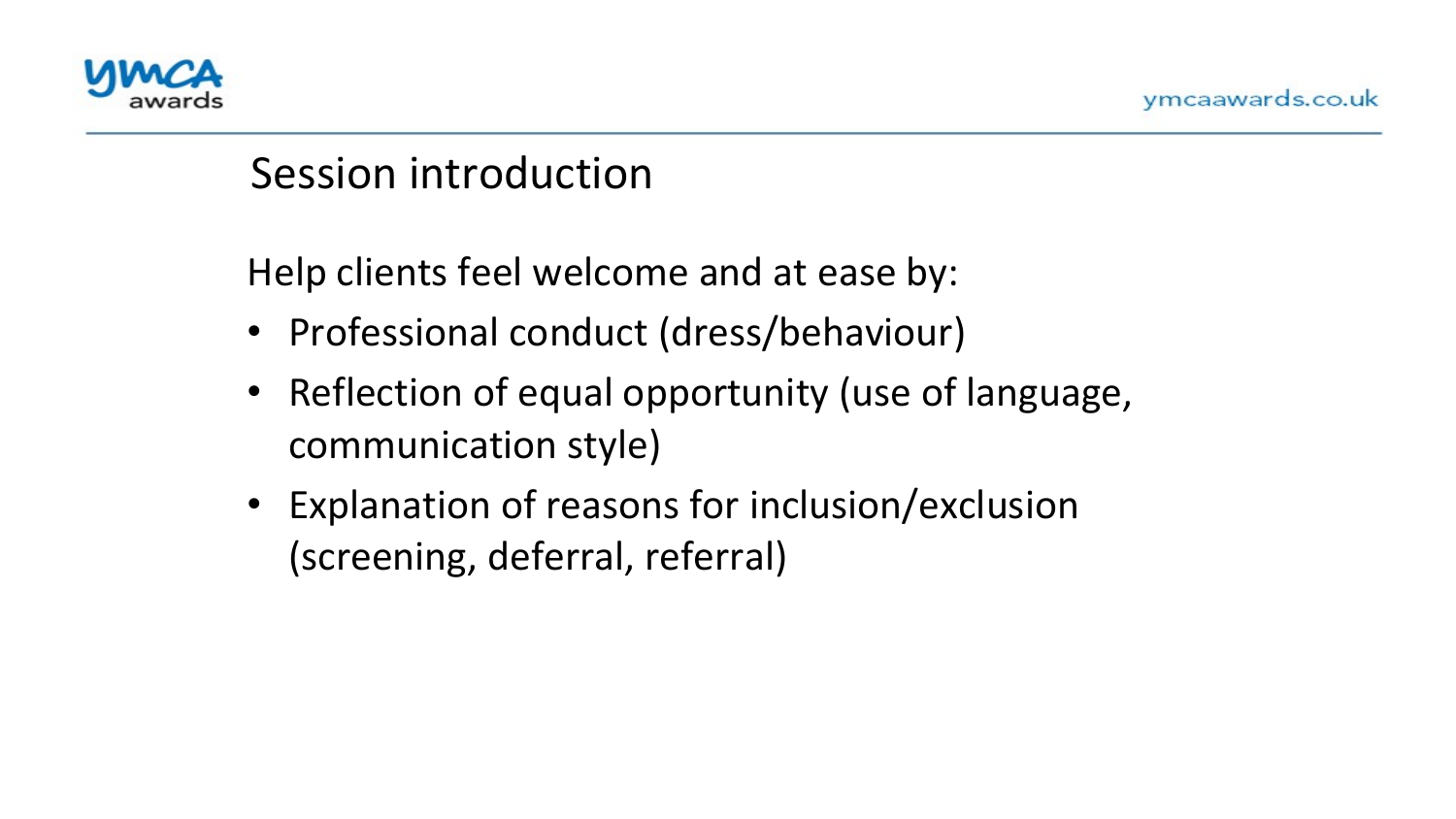

- Explain the purpose of exercises
- Explain the structure of the session
- Identify the benefits to the client based on their goals, wants and needs
- Give a brief overview of the main components of the session and their content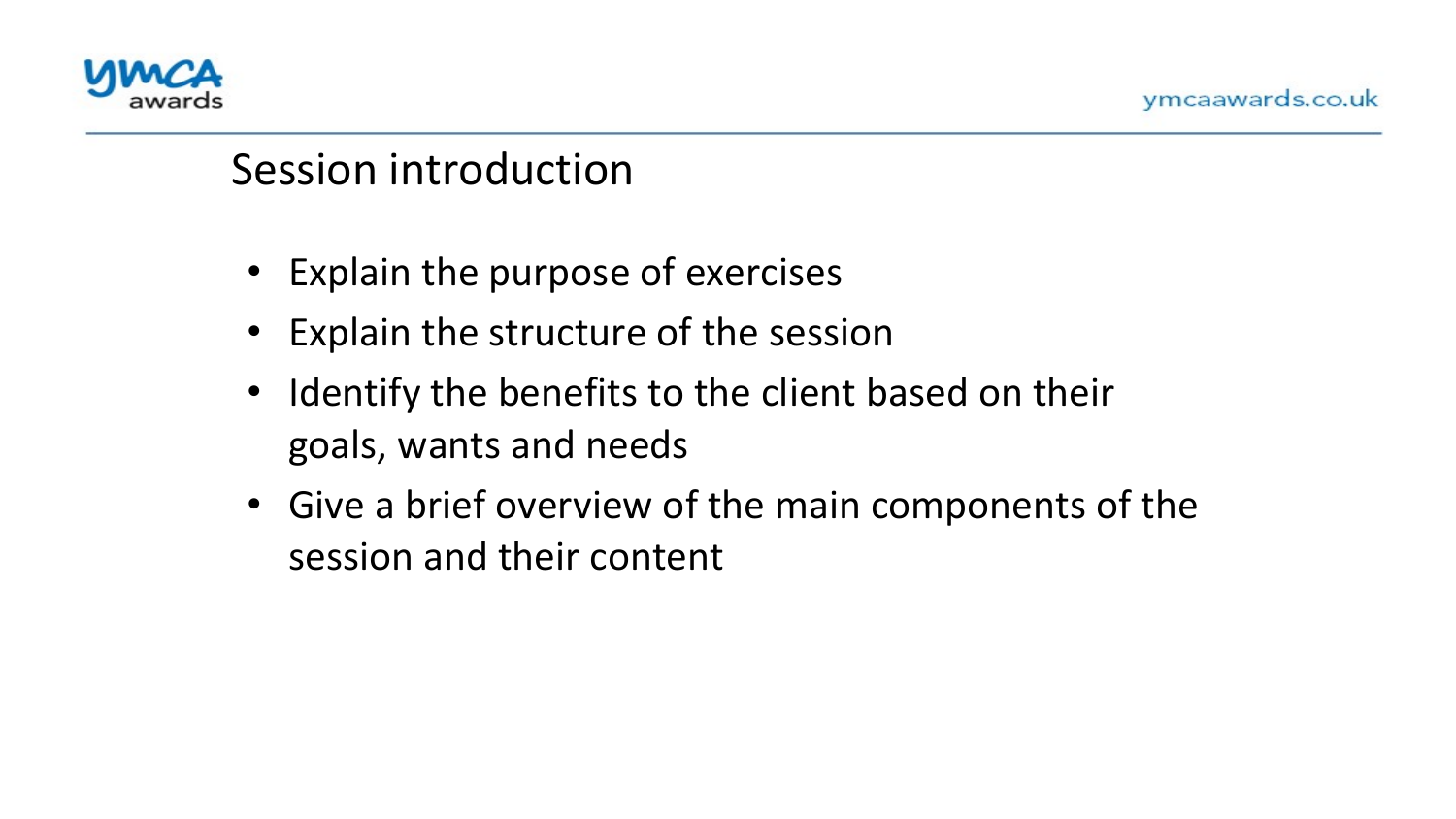

Consider the need to revise plans with clients if there are: 

- Special requirements relating to the client
- Environmental constraints (e.g. busy gym floor)

Provide alternatives where required if client objectives are not being met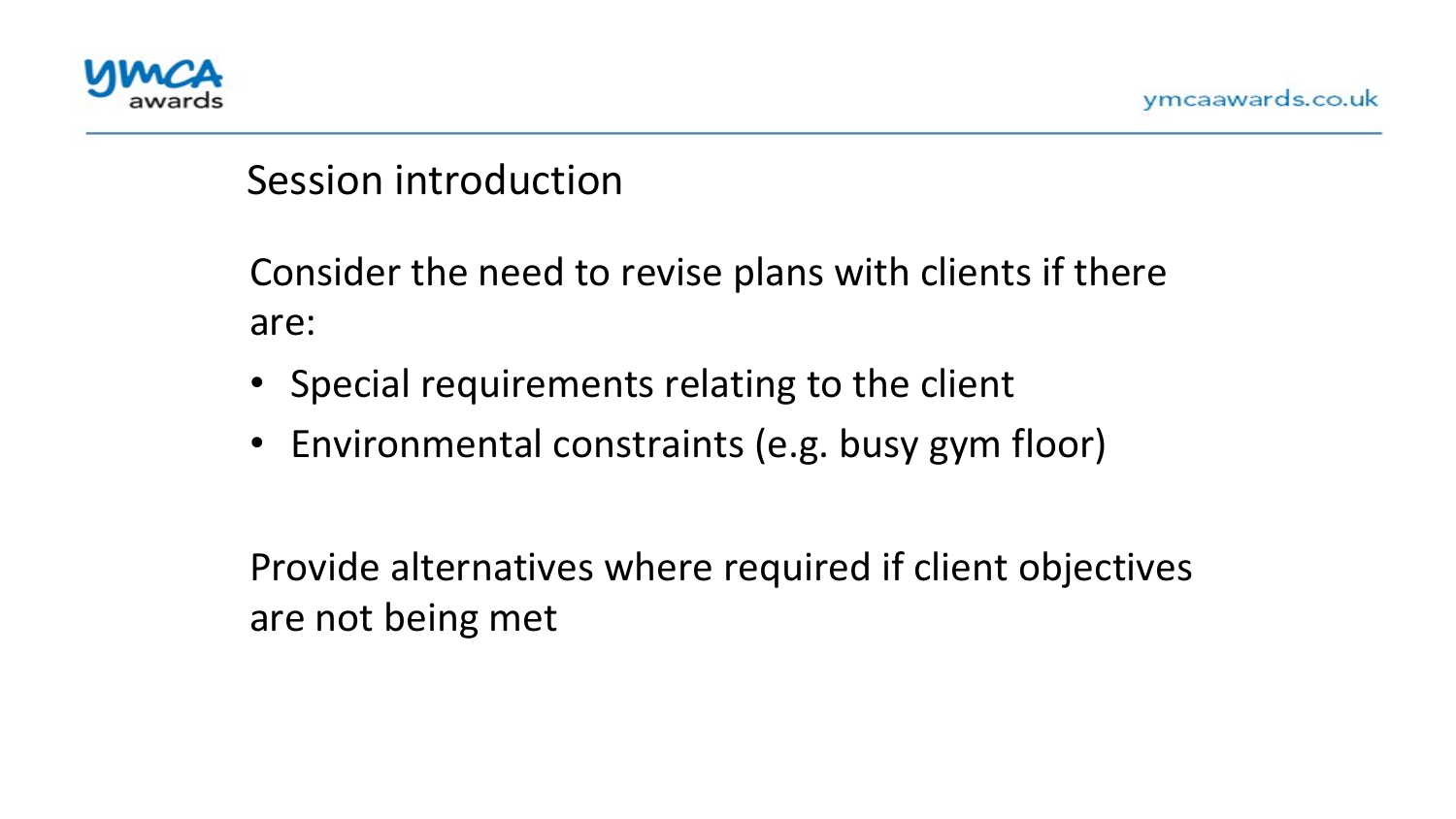

Advise clients of emergency procedures, including:

- First aid
- Emergency exits
- Evacuation policy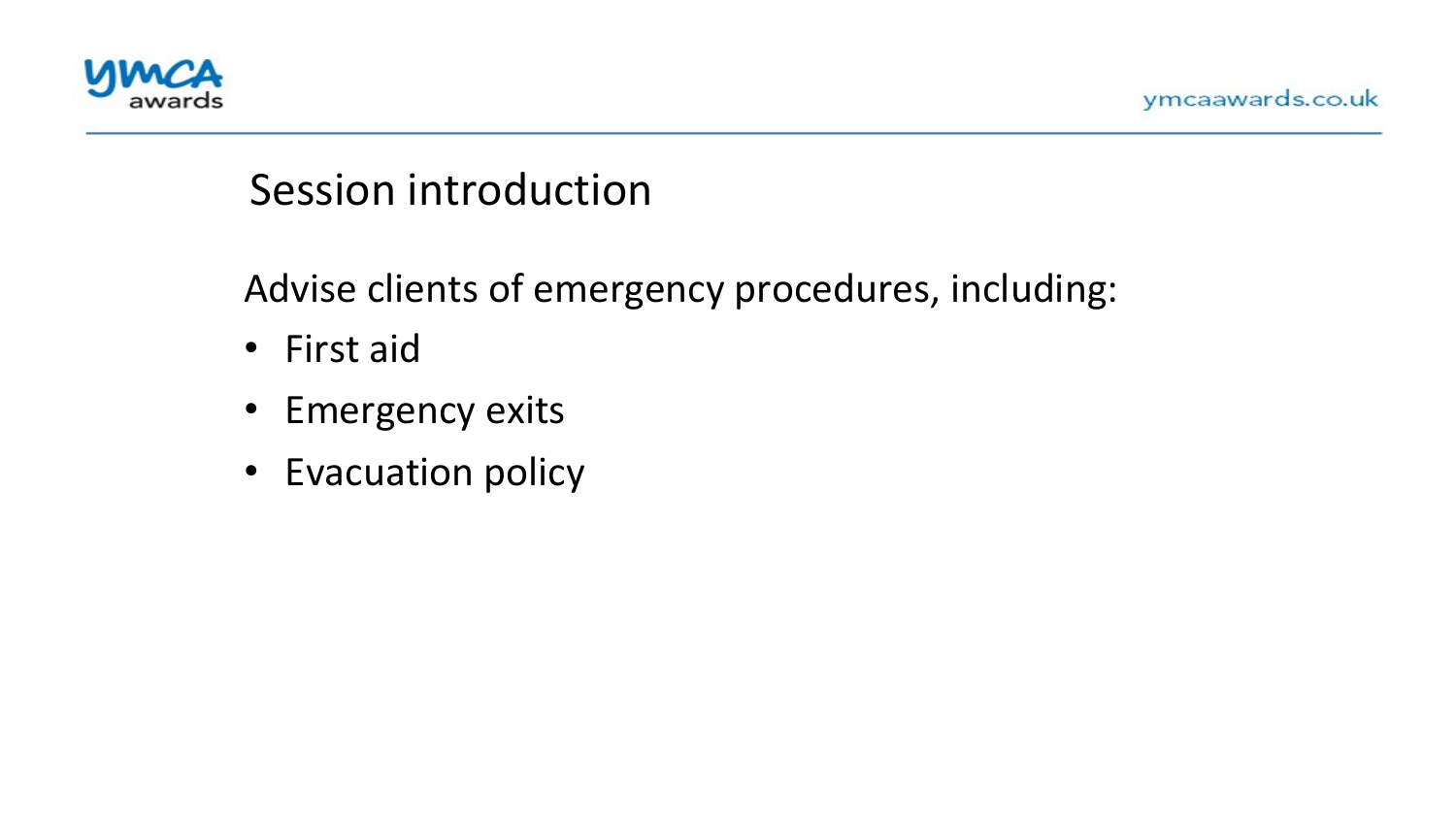

# Communication skills

- Appropriate level of technical language
- Volume, pitch and tone of voice
- Body language
- Awareness of diversity and equality
- Reinforce teaching points throughout the session
- Offer continual praise/positive reinforcement
- Correct technique when needed
- Encourage questions and feedback
- Monitor exercise performance and intensity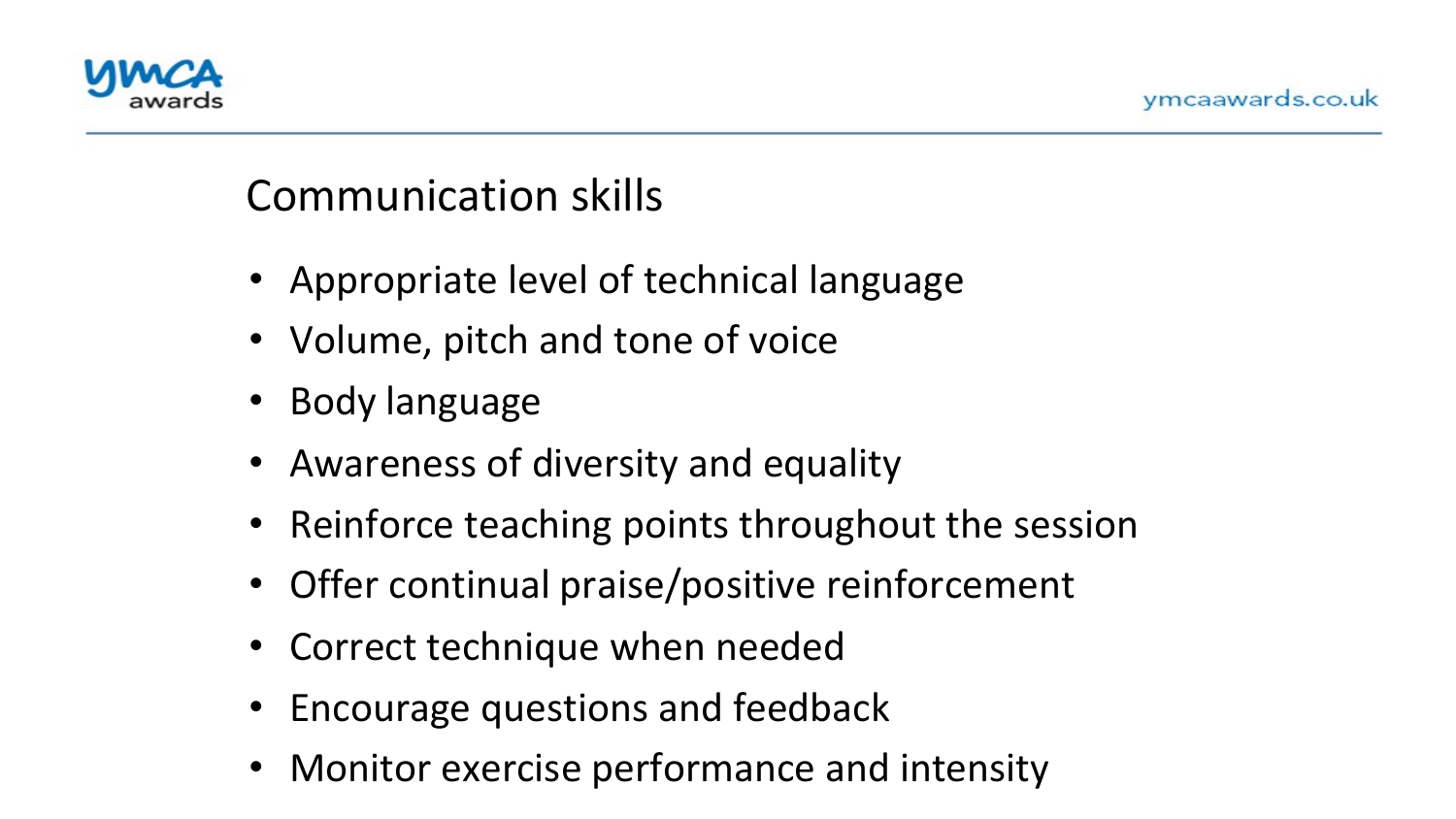

# Supervising clients

- Aim to observe clients from all angles where possible
- Use mirrors where available
- Work at client level (e.g. when working on the floor)
- Adapt teaching positions where required (e.g. lack of space)
- Understand the safety aspects of machines and free weights
- Use recognised methods of monitoring exercise intensity
- Recognising and responding to signs of over exertion
- Monitoring the client's performance throughout the session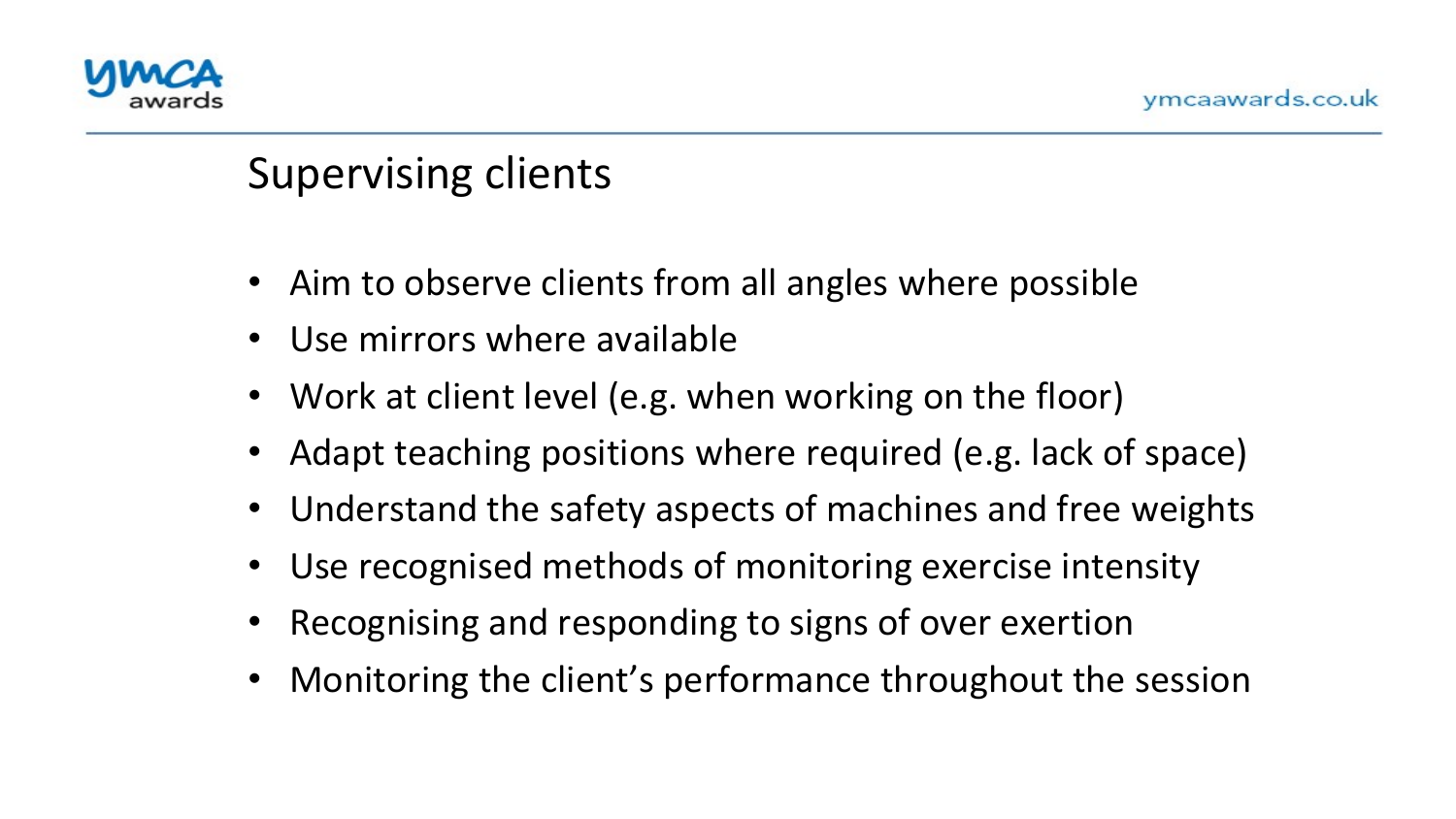

# Supervising clients

- Observe clients to identify errors and correct performance
- Change teaching position
- Give teaching points to improve technique
- Motivate and encourage
- Work within agreed timescales
- Apply safe lifting and handling procedures
- Use spotting (self-spotting, spotter)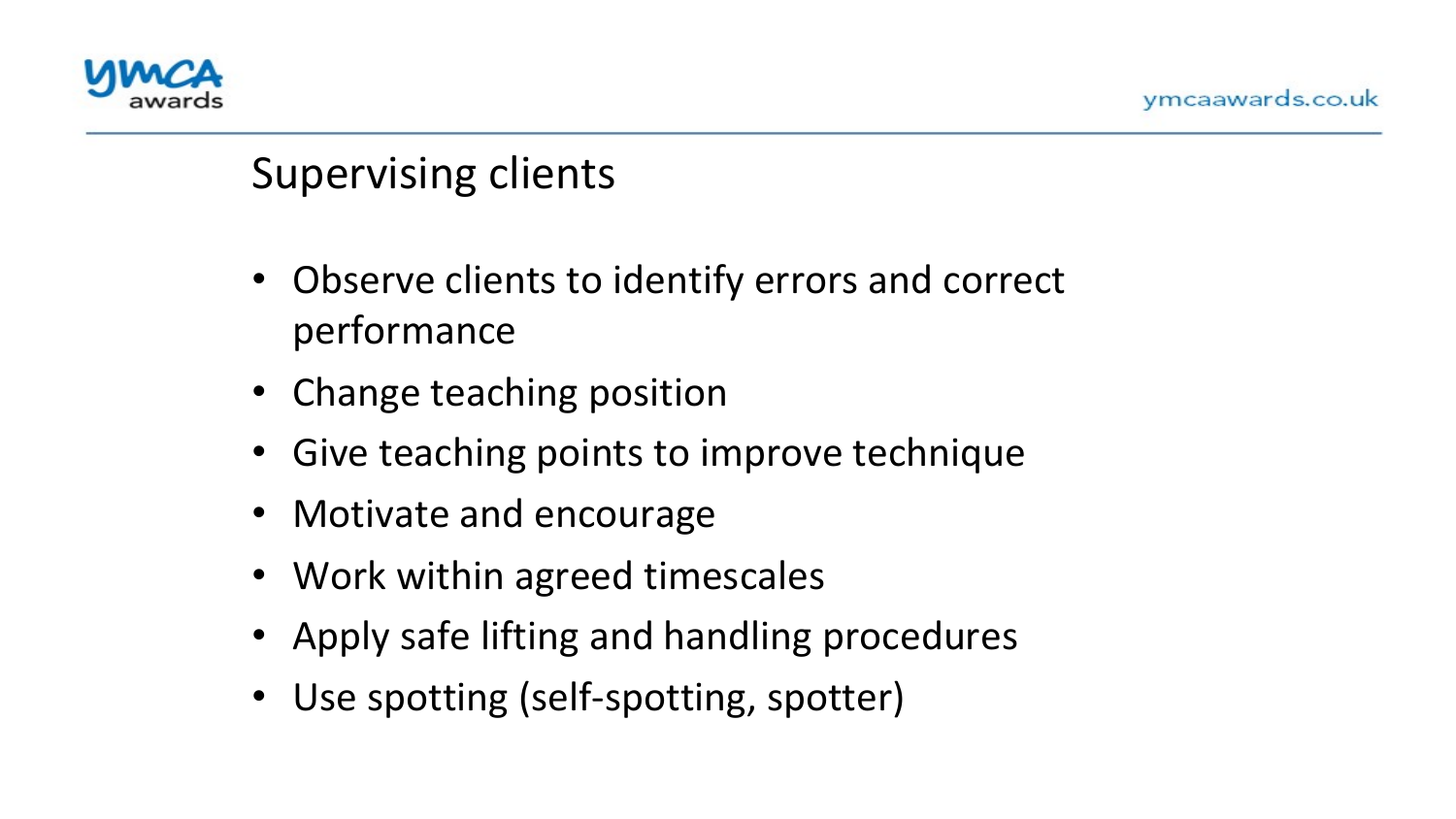



#### Supervising clients

Monitor exercise intensity:

- Observation
- Talk test
- Rating of Perceived Exertion (RPE)
- Heart rate
- Combination of methods (if appropriate)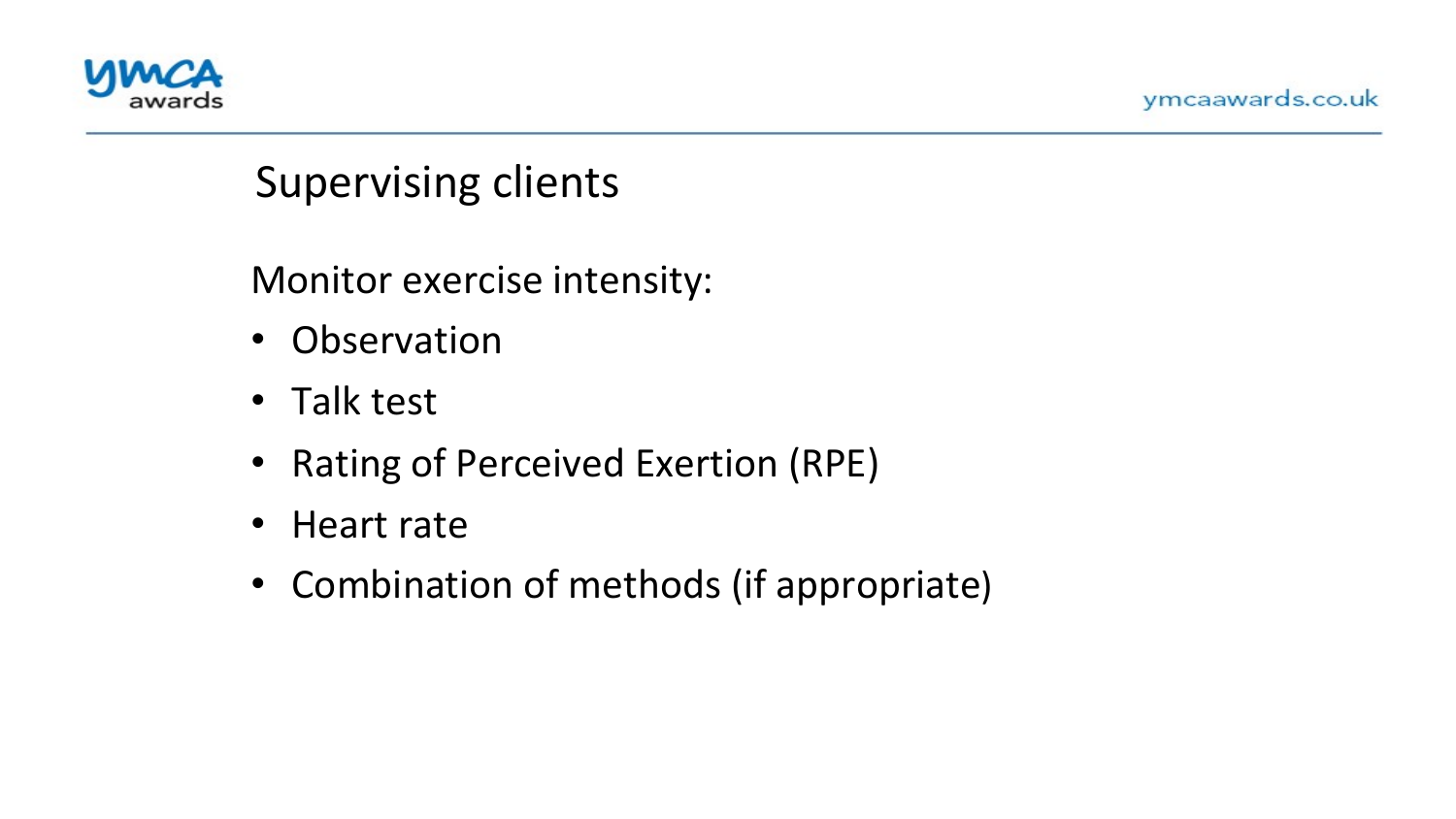

#### Rating of perceived exertion (RPE) - Borg scale

| 6              | No exertion at all      |
|----------------|-------------------------|
| $\overline{7}$ | <b>Extremely light</b>  |
| 8              |                         |
| 9              | Very light              |
| 10             |                         |
| 11             | Light                   |
| 12             |                         |
| 13             | Somewhat hard           |
| 14             |                         |
| 15             | Hard (heavy)            |
| 16             |                         |
| 17             | Very hard               |
| 18             |                         |
| 19             | <b>Extremely hard</b>   |
| 20             | <b>Maximal exertion</b> |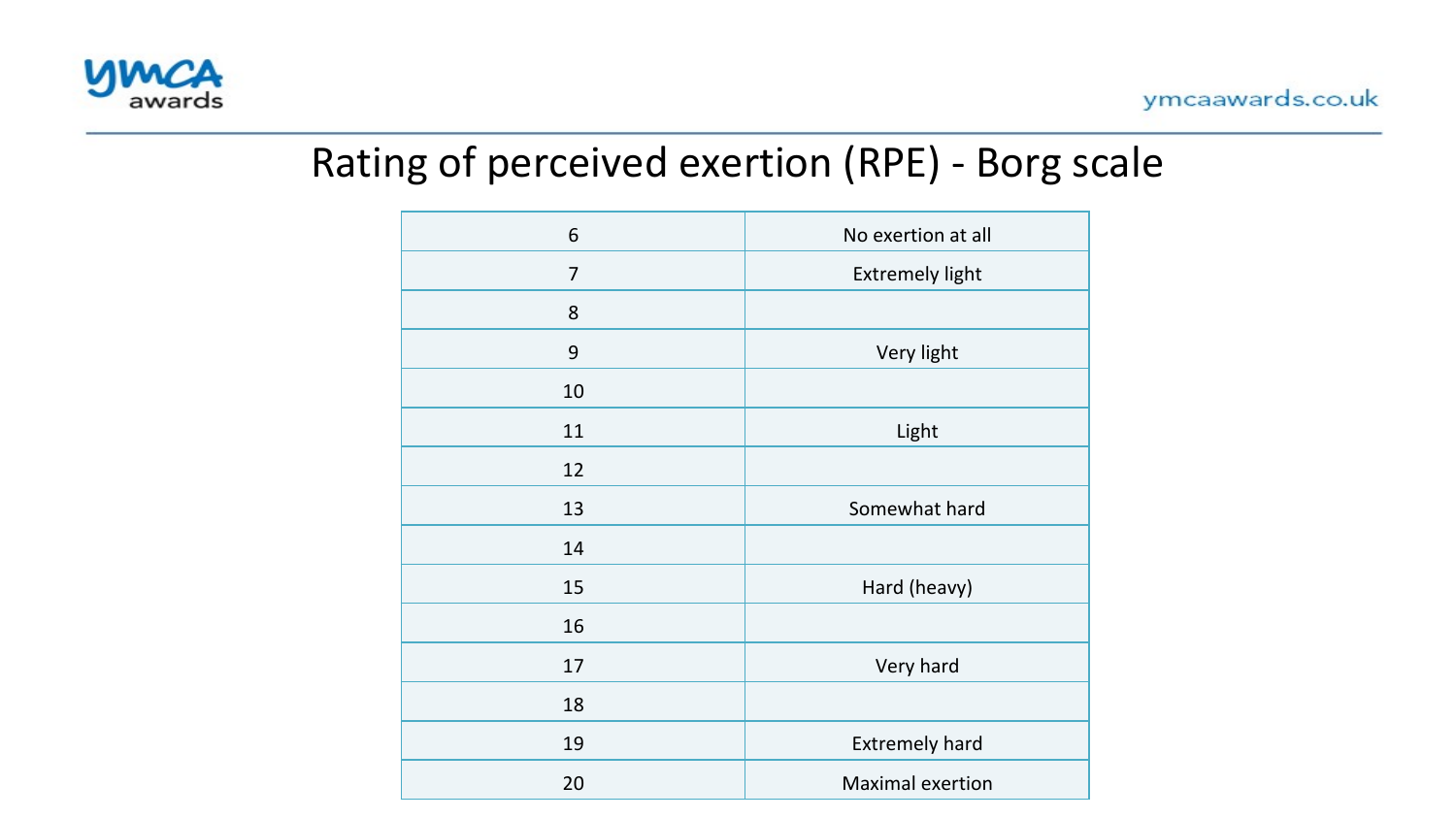

# Rating of perceived exertion (RPE)- Borg CR10 Scale

| $\mathbf 0$    | Nothing at all                    |
|----------------|-----------------------------------|
| 0.5            | Extremely weak - just noticeable  |
| $\mathbf{1}$   | Very weak                         |
| $\overline{2}$ | Weak (light)                      |
| 3              | Moderate                          |
| $\overline{4}$ | Somewhat strong                   |
| 5              | Strong (heavy)                    |
| 6              |                                   |
| 7              | Very strong                       |
| 8              |                                   |
| 9              |                                   |
| 10             | Extremely strong (almost maximal) |
| $\ast$         | Maximal                           |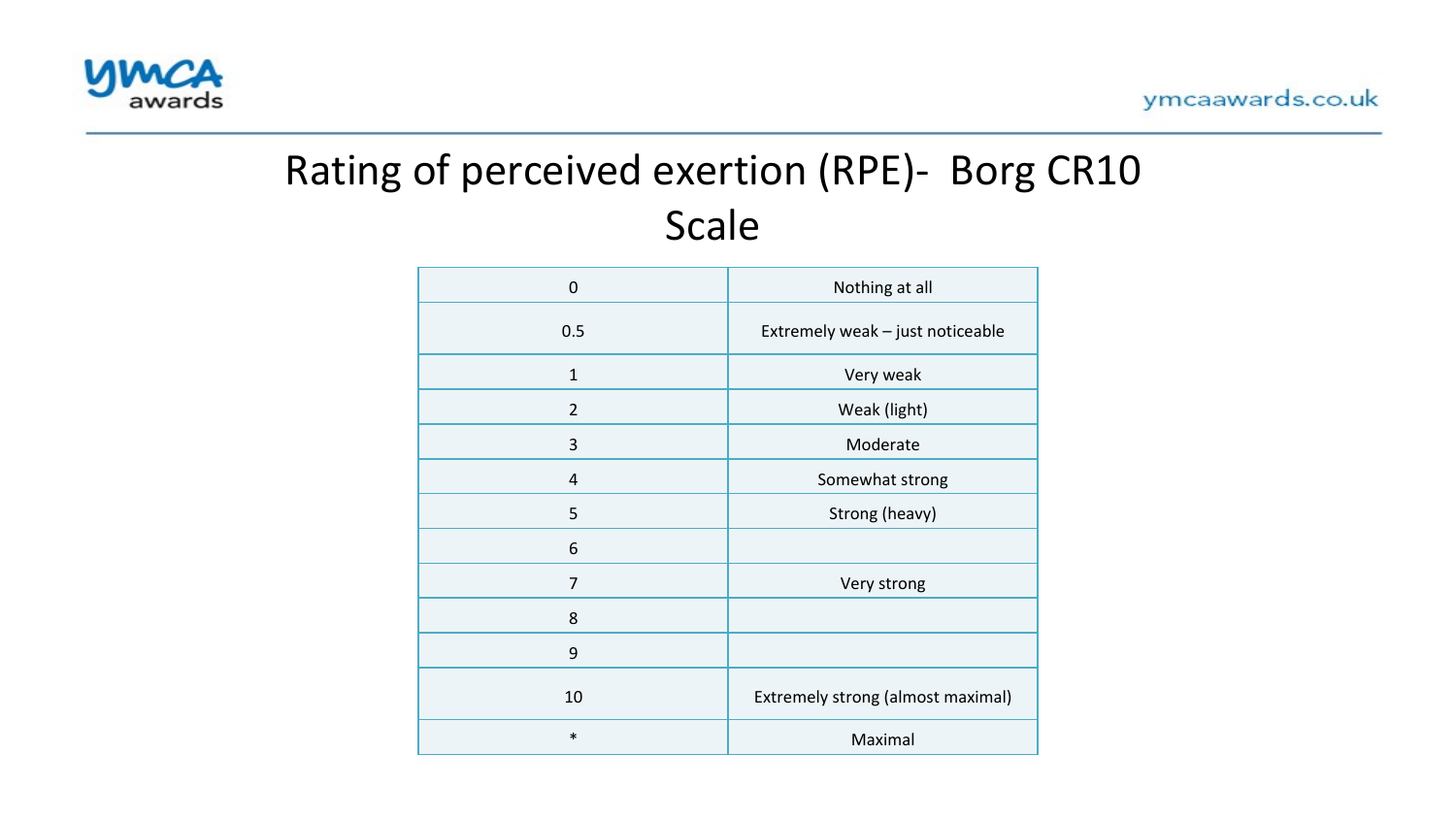

# Rating of perceived exertion (RPE) 'How it feels' scale

| Very, very light / no problem         | $\mathbf{1}$   |
|---------------------------------------|----------------|
| Very light / very easy                | $\overline{2}$ |
| Fairly light / easy                   | 3              |
| Moderate / beginning to feel puffed   | $\overline{4}$ |
| Fairly hard / feeling a bit puffed    | 5              |
| Hard / feeling puffed                 | 6              |
| Very hard / tiring                    | $\overline{7}$ |
| Very, very hard / very tiring         | 8              |
| Exhausted / out of breath - shattered | 9              |
| Maximum / exhausted                   | 10             |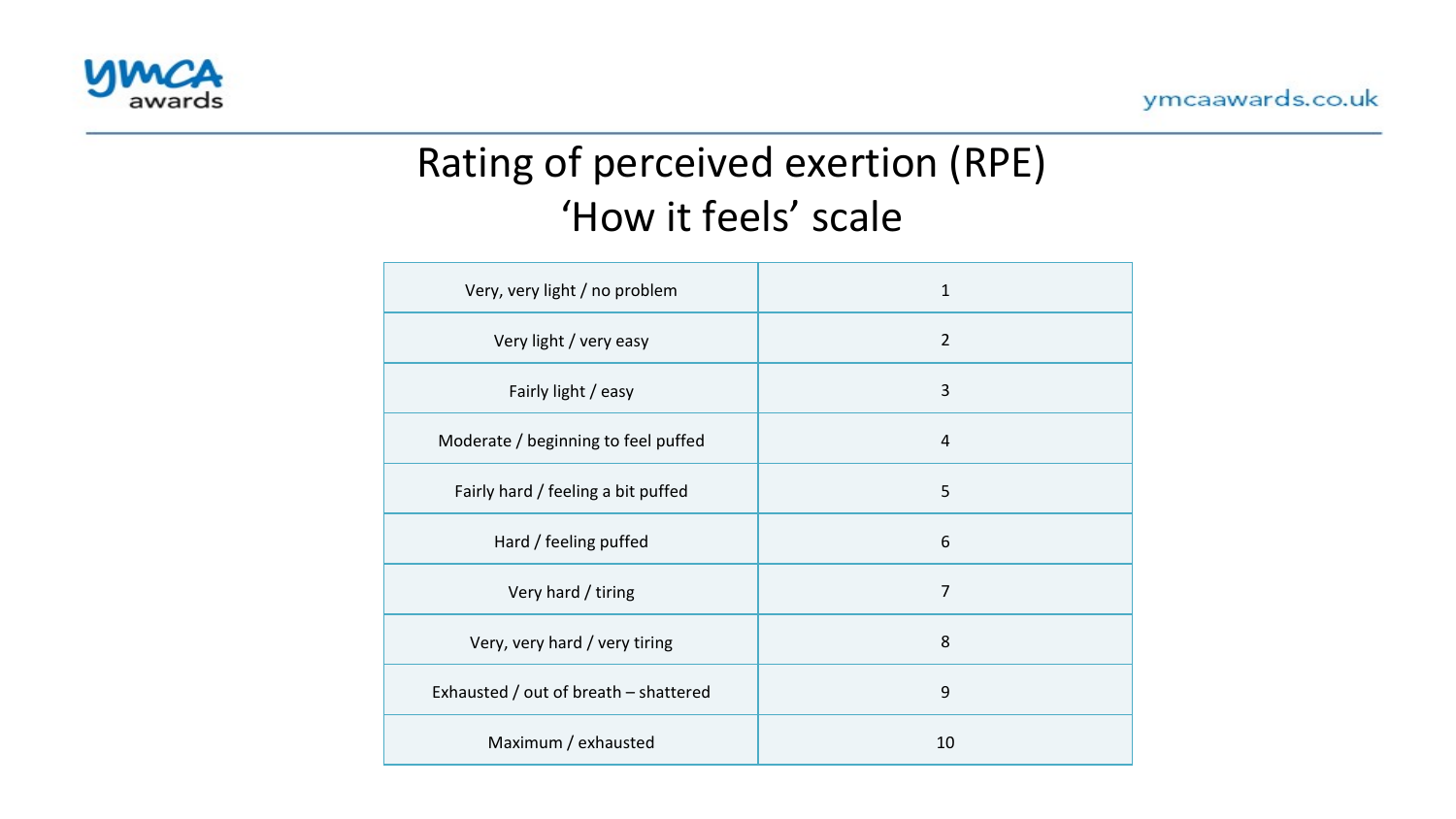

ymcaawards.co.uk

#### Signs of over-exertion

- Excessive breathlessness
- Pain
- Changes in skin colour

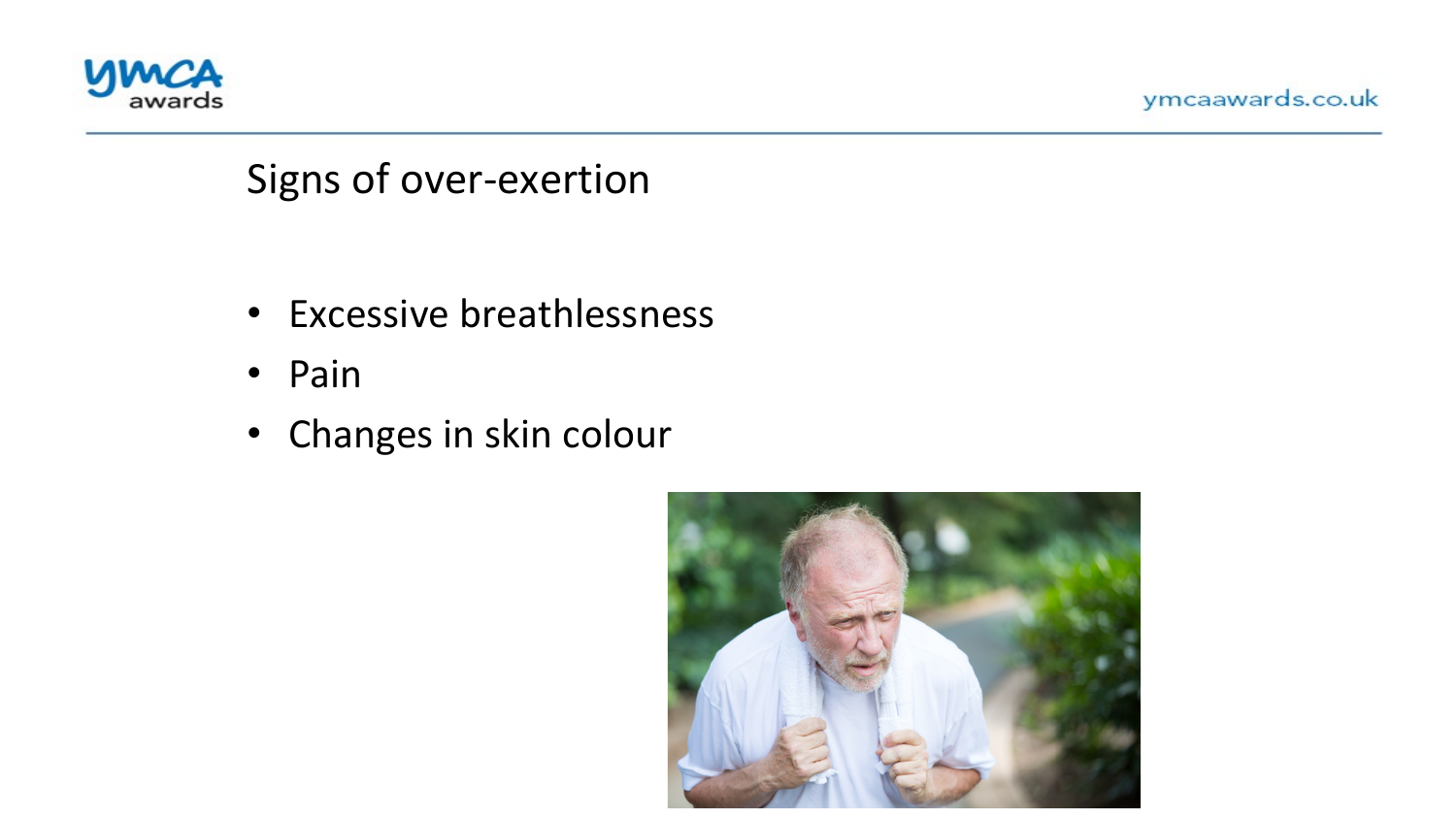

# Bringing a gym-based exercise session to an end

- Allow sufficient time according to client's level of experience, fitness level, intensity of workout, temperature/environmental conditions
- Use cool-down activities that are safe and effective
- Select appropriate exercises cool down:
	- $-$  Pulse lowering (CV machines) or,
	- Re-warm (if leading on from free weights)
	- $-$  Stretching (maintenance and developmental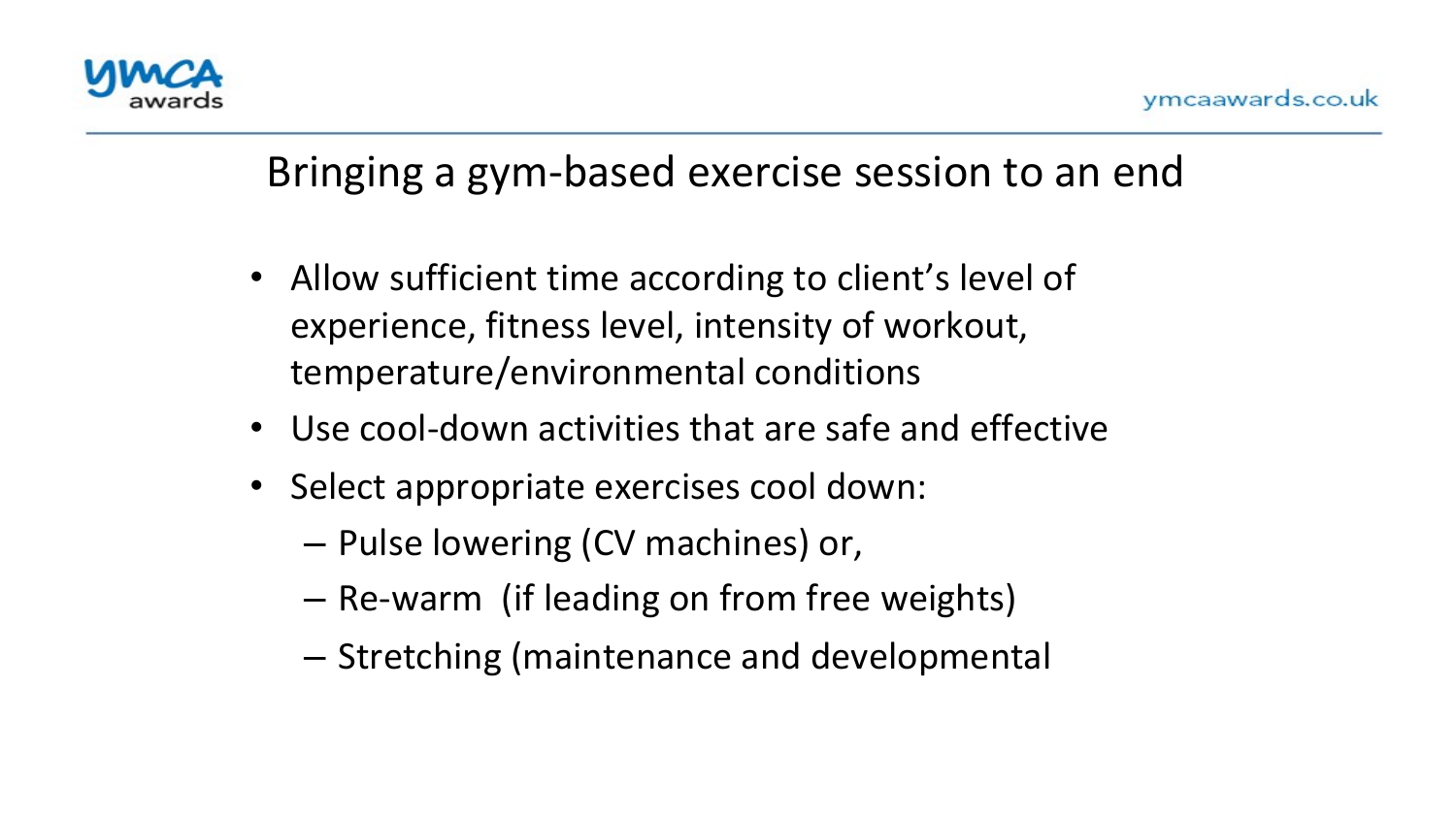

#### Ending the session

- Give clients an accurate summary of feedback on the session including strengths, areas for development and praise/positive reinforcement
- Give clients the opportunity to ask questions, reflect on the session, offer feedback and identify further needs
- Make sure the clients understand how to continue their programme of gym-based exercise without supervision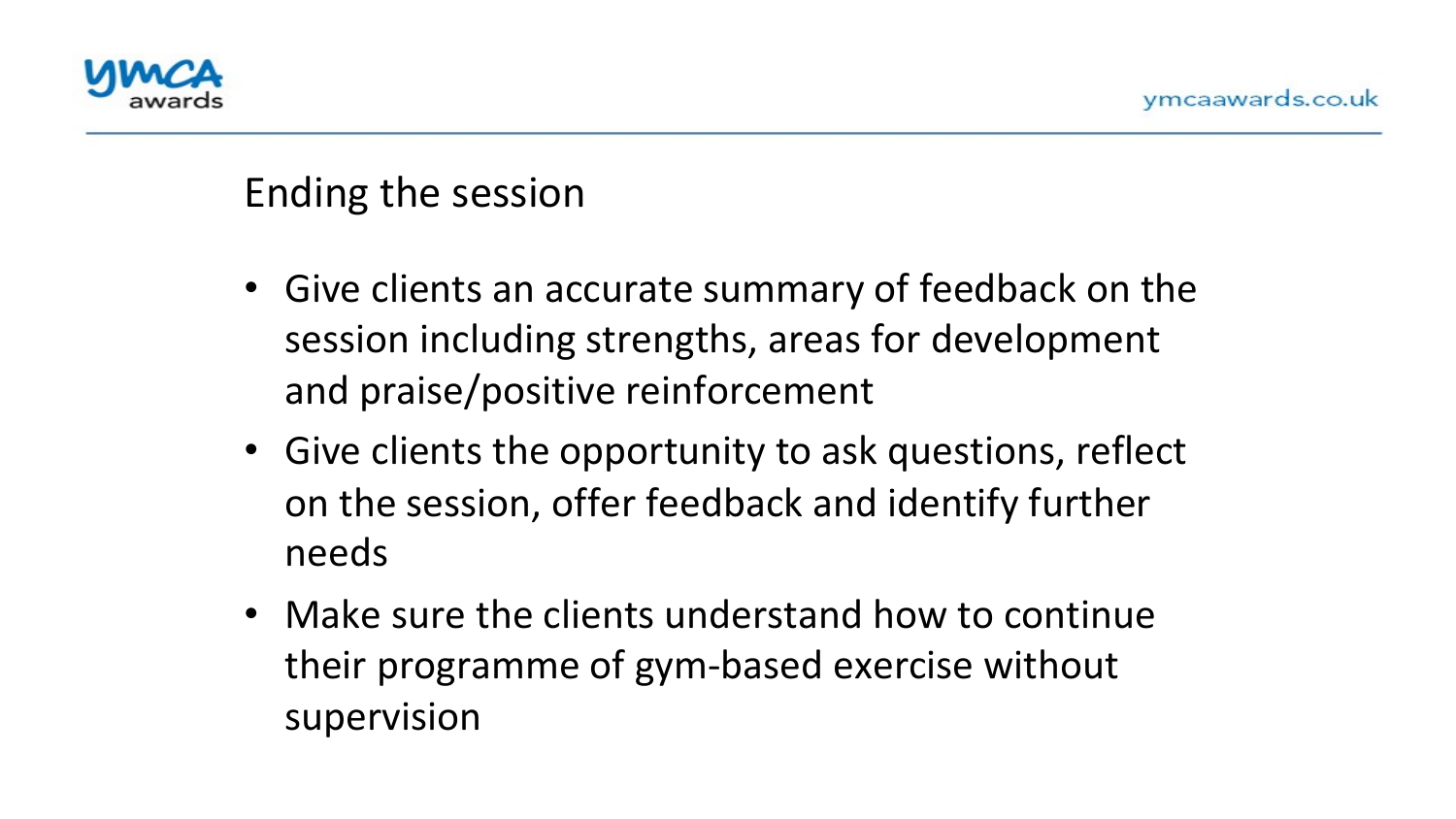

#### Ending the session

- Clarification of where to find/how to complete the programme card
- where to find help if difficulties are encountered
- Your availability to support them through their programme